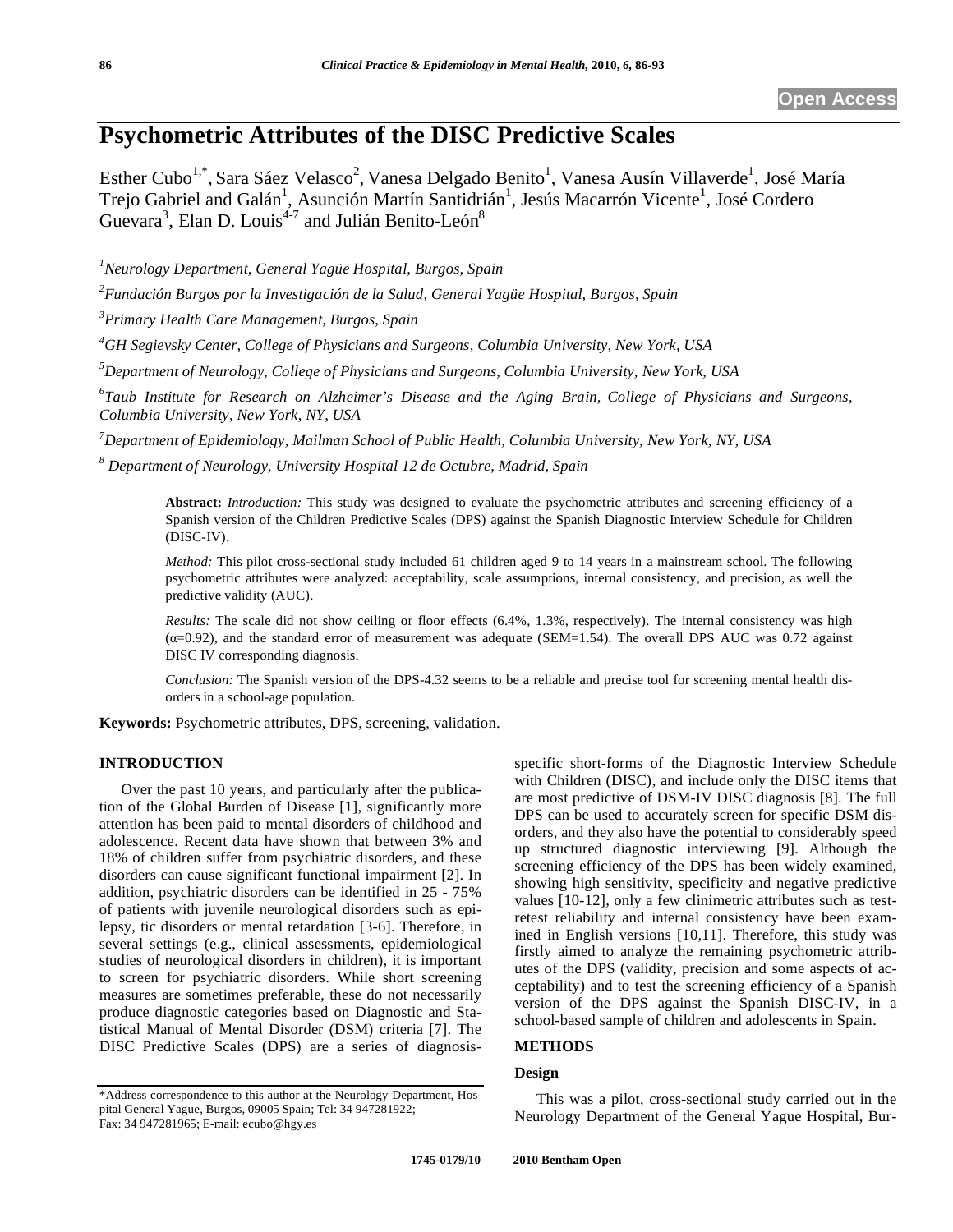gos, Spain. This project was part of a larger epidemiological protocol for the study of the prevalence of tic disorders and associated comorbidities in a school-based sample of children, designed to validate this scale for the field study. The study protocol was in accordance with the Helsinki declaration. It was approved by the ethical review board of the Burgos Hospital Complex Ethics Committee and the local school authorities, which act as ethical committees in each school. The anonymity of each child was rigorously preserved, in line with national privacy legislation. Prior to starting, this study was discussed at teacher meetings and a letter of invitation and consent form was sent to the children's home for consideration. Written consent from a parent/guardian was requested. If the parent declined partici-

## **Subjects**

For this pilot study, a selected school was chosen, and two different developmental stages were included to ascertain a convenience sample of both children and adolescents. All subjects were either in the middle year of elementary school (aged 9-10 years) or the middle year of a single local mainstream school (teenagers aged 13-14 years) in Burgos (Spain). Subjects with prior learning difficulty, pervasive developmental disorders or any other psychiatric diagnosis were not excluded for the study.

pation in the study, no data were collected on that child.

#### **Measures**

The following measures were administered: 1) The computerized Spanish Generic DISC-IV [13], a respondentbased structured interview with parallel parent and youth (9- 17 years) versions. This scale includes 358 stem questions and nearly 1,300 contingent questions. Using the previous 12-months as a time frame, the DISC-IV may be used to generate more than 30 DSM-IV childhood diagnoses. For this study, the following DISC-IV modules were administered: anxiety disorders, mood disorders, disruptive behaviour disorders, and alcohol/substance abuse; 2) An updated computerized Spanish version of the original DPS, provided by the developing authors (CP Lucas), which contains 18 subscales (agoraphobia, social phobia, specific phobia, generalized anxiety disorder, obsessive-compulsive disorder [OCD], major depressive disorder, attention-deficit/ hyperactivity disorder [ADHD], oppositional defiant disorder, and conduct disorder, alcohol, marijuana and other substances abuse). The DPS is made up of a brief diagnosis-specific self-report inventory to identify youths endorsing symptoms and who are highly likely to meet diagnostic criteria [9]. The DPS also measures impairment with seven questions that inquire about parent and teacher reactions to, and limitations resulting from, youths' feelings and behaviour. The total DPS score is therefore the sum of DPS symptomatology and DPS impairment. We used the cut-off scores for an adolescent population provided by the original developers [9,14] (see Table 2). A DPS total score  $\geq$  9 indicated the presence of probable mental disorders when at least social phobia, general anxiety, depression alcohol, marijuana and other substance have been included in the screen; 3) A Health-Related Quality of Life Scale (HRQoL): Peds-Qol 4.0 (Spanish version of the Paediatric Quality of Life Inventory) Generic Core Scales [15], as a self-report HRQoL measure for children and adolescents. In this scale, items are reversescored and linearly transformed to a 0-100 scale, so that higher scores indicate better HRQoL.

## **Procedure**

Written informed consent was obtained from parents. Appropriate verbal instructions were given to all subjects. For subjects aged 9-10 years, computer-assisted face to-face interviews for the DISC-IV and DPS were performed, and the Peds-QoL scales were administered by the trained investigators. For this group, the DISC-IV and DPS were completed by the parents and the Peds-QoL scales by the children. For subjects aged 13-14 years, all the former scales were completed by the teenagers, including the DISC-IV and DPS. The DPS and DISC-IV scales were administered in the same order to all youth.

#### **Data Analysis**

Data were summarized as means  $+$  standard deviation (SD) or counts (percents). In terms of data quality, any value for fully computable data that exceeded 95% was considered acceptable. The following psychometric attributes were analyzed: acceptability, scale assumptions, internal consistency, and precision. Scale assumptions were explored in relation to average scores in the included sample. Acceptability was explored in relation to score ranges, floor and ceiling effects. A ceiling effect is defined as an undesirable measurement outcome occurring when the dependent measure puts an artificially low ceiling on how high a participant may score, and on the contrary a floor effect, when the dependent measure artificially restricts how low scores can be. In this regards we took a of 15% for ceiling and floor effects as satisfactory, and skewness of score distributions [accepted limits: -1 to +1] [16,17]. Internal consistency was determined on the basis of item-total correlation (corrected for overlap, criterion value  $\geq$  0.40), and Cronbach's alpha coefficient ( $\alpha$  value, with a value of  $\geq 0.70$  being deemed acceptable) [18]. An exploratory factor analysis (principal components method, orthogonal varimax rotation) was performed to ascertain the structural characteristics of the scale.

Precision was assessed using the standard error of measurement (SEM = SD  $\times \sqrt{1}$  - reliability coefficient ( $\alpha$ value)]). The upper level of the 95% confidence interval (CI) is represented by  $1.96 \times$  SEM. An arbitrary maximum SEM value of half a standard deviation (meaning a reliability in $dex > 0.75$ ) was adopted. The results obtained were interpreted following the published recommendations for health measurement tools [19]. Validity was assessed using the convergent validity and known-groups validity. For convergent validity, we hypothesized a low-moderate association among DPS subscales, and between DPS and Peds QoL scores (Spearman rank correlation coefficient values,  $r_S \geq$ 0.20). DPS scores were compared among males and females, and known-groups validity were tested using the Mann-Whitney test to determine the scale's capacity (DPS total score  $\geq$  9) to distinguish among patients grouped by severity based on impairment of HRQoL (PedsQoL scores).

The sensitivity, specificity, positive predictive value (PPV) and the negative predictive value (NPV) of the DPS against DISC-IV corresponding diagnosis were calculated. The area under the ROC curve (AUC) of the DPS-and the predictive value according to distribution of their scores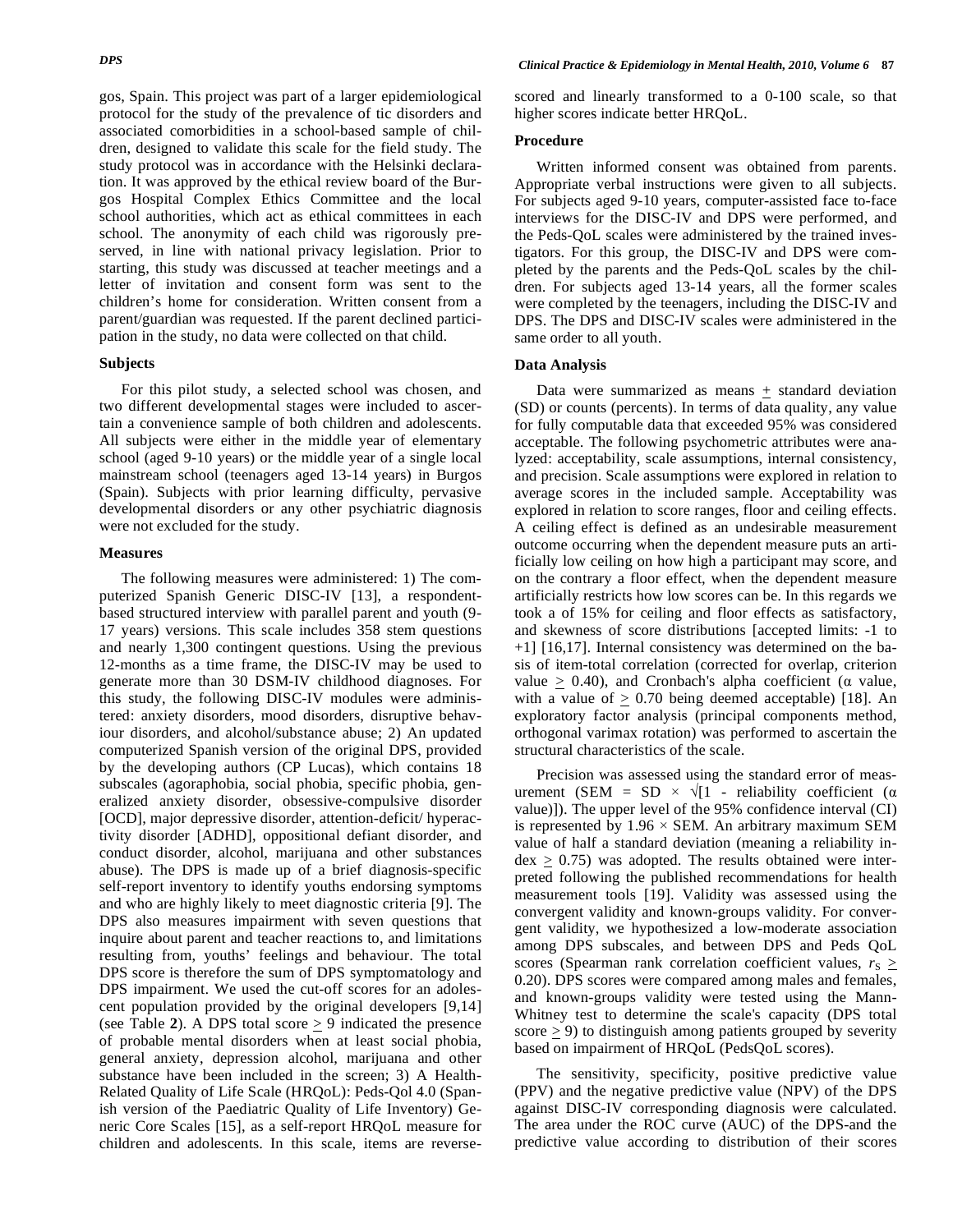against DISC-IV corresponding diagnosis in the included patients group were used as measurements of predictive validity. Analyses were confined to those disorders that were measured on both the DISC and the DPS. The AUC provided an estimate of the diagnostic accuracy of the DPS against DISC-IV corresponding diagnosis. Higher AUC reflect a greater probability that a child with a disorder on the DISC IV will score above the cut-off score of the designed DPS subscale. AUC values greater than 0.5 reflect above chance-level accuracy, and an AUC of 1.00 indicates perfect accuracy [20]. Dichotomous analyses, relating DPS and DISC disorder used chi-square analysis. Analyses then used logistic regression to predict DISC diagnostic disorders from their DPS counterparts. We used a level of significance of p<0.05. All the statistical analyses were two-tailed and performed using the Statistical Package for Social Sciences (SPSS), version 17.

#### **RESULTS**

The total sample consisted of 61 Caucasian subjects (33 [54%] males and 28 [46%] females) out of 94 eligible subjects. There was a total 33 dropouts (36%, 20 [60%] males and 11 [40%] females) from the original eligible sample due to refusal or contact failure. The non-enrolled group was similar to the enrolled group in terms of gender  $(p=0.50)$  and age (all subjects were obtained from the same age groups). The enrolled subjects were 100% computable for the DPS, 93% for the DISC-IV, and 100% for the Peds QoL. The estimated mean time for completing the DPS was approximately 20 minutes. Clinical and demographic characteristics are shown in Table **1**.

|  | Table 1. | <b>Clinical Characteristics of the Sample</b> |
|--|----------|-----------------------------------------------|
|--|----------|-----------------------------------------------|

| $N=61$                                                     | <b>Total sample</b> |
|------------------------------------------------------------|---------------------|
| Gender<br>Male/Female                                      | 33/28               |
| Age<br>9-10 years old<br>13-14 years old                   | 30<br>31            |
| <b>PEDS-OoL</b> total scores<br>Mean $(SD)$                | 71.1 (8.9)          |
| <b>Total DPS</b> score (symptom+impairment)<br>Mean $(SD)$ | 5.5(5.6)            |

Table **2** shows the mean DPS scores; the mean DPS total score was  $5.5$  (range = 0 - 36). No significant differences in DPS scores were seen in males versus females [6.4 (6.7) vs. 4.4 (3.7), p=0.72]. The DPS showed neither a ceiling effect (6.4 %) nor a floor effect (1.3 %) for the total scores. A skewness value of the total DPS-4.32 score was 2.97, higher than the standard values, indicating non-normal distribution of the scores. The Internal Consistency was high for the scale as a whole ( $\alpha$ =0.92), and relatively low-moderate for the different subscales, ranging from 0.45 to 0.84, The itemcorrected total correlation was weak-moderate, ranging from  $r_s$ =0.005 to 0.70, as well as the total scores of the different DPS subscales with each other, ranging from  $r_s = 0.05 - 0.34$ .

With regards to the scale precision, the SEM was adequate 1.54 (95% CI upper limit of 4.64). The factor analysis identified 23 factors that explained 41% of the variance in the DPS scores. Factor I grouped 47 items out of 98 (51%), factor II grouped 14 items (15%), factor III grouped 12 items (13%), factor IV grouped 10 items (4%), and the remaining 15 items (16%) by others. Instead for cluster analysis, the factorial analysis identified 4 factors that explained 42% of the variance. Factor I grouped agoraphobia, panic attack, generalized anxiety disorder, oppositional defiant disorder, conduct disorder, substance abuse and impairment subscales; factor II grouped specific phobia, ADHD and depression subscales; factor III grouped OCD, mania and eating disorder subscales; and factor IV grouped social phobia and anxiety separation. With regards to convergent validity, the DPS showed moderate correlation with the Peds QoL total scores, with  $r_s$  scores ranging from  $-0.23$  to  $-0.38$ . As far as knowngroups validity was concerned, the adolescents aged 13 years with a DPS total score  $\geq 9$  compared to those with a DPS total score < 9 had worse HRQoL with a mean Peds QoL score of 61.5 (7.1) vs. 72.9 (7.2), p=0.003]. Instead, a trend toward significance in HRQoL impairment was found in children aged 9 years (DPS total score  $> 9$  vs.  $< 9$ , with a mean Peds QoL score of 65.4 (6.8) vs. 72.9 (9.5), p=0.08 (Table **3**).

Fifty six (92%) subjects screened positively for at least one DPS symptom, and co-occurrence of any DPS symptom was high (41 subjects [71%]). However, the overall prevalence of any possible psychiatric disorders (based on the DPS with a total cut-off score  $\geq$  9) was 5.3% (10 subjects), and 6.3% (12 subjects) with the DISC-IV. Based on the DISC-IV, the most frequent disorder was specific phobia (6 subjects [10%], followed by OCD (3 subjects [5%]), ADHD (2 subjects [3%]), and anxiety separation, conduct disorder, alcohol abuse in 1 subject [2%], respectively. Likewise, among those patients who fulfilled criteria for a possible psychiatric diagnosis based on the DPS cut-off scores (see Table **2**), the most frequent possible diagnosis was specific phobia (5 subjects [8%]), followed by ADHD (4 subjects [6%]), and the remaining in less than 5% of the subjects. Overall, the DPS showed a low sensitivity, especially in OCD and specific phobia (41% for any DPS diagnosis, and 33%, for OCD and specific phobia, respectively), but with excellent specificity and NPV. The overall DPS AUC was 0.72 (95% CI: 0.57-0.87) against DISC IV corresponding diagnosis (Fig. **1**, Table **4**).

# **DISCUSSION**

The DPS was developed as a mental health screen for specific disorders in young populations. The present study, which follows the principals and methods of the Classical Test Theory [18,19], shows the DPS applicability to the Spanish population, demonstrating their cross-cultural applicability. For the DPS, the parameters that measured the quality and acceptability of the data were basically satisfactory, and were situated within the standard values except for skewness. Although the internal consistency, measured by the Cronbach  $\alpha$ , was excellent for the whole scale, it was moderate for the different subscales  $\alpha$  values. A previous study has shown higher  $\alpha$  values when a cluster diagnosis was used instead of single subscales assessing individual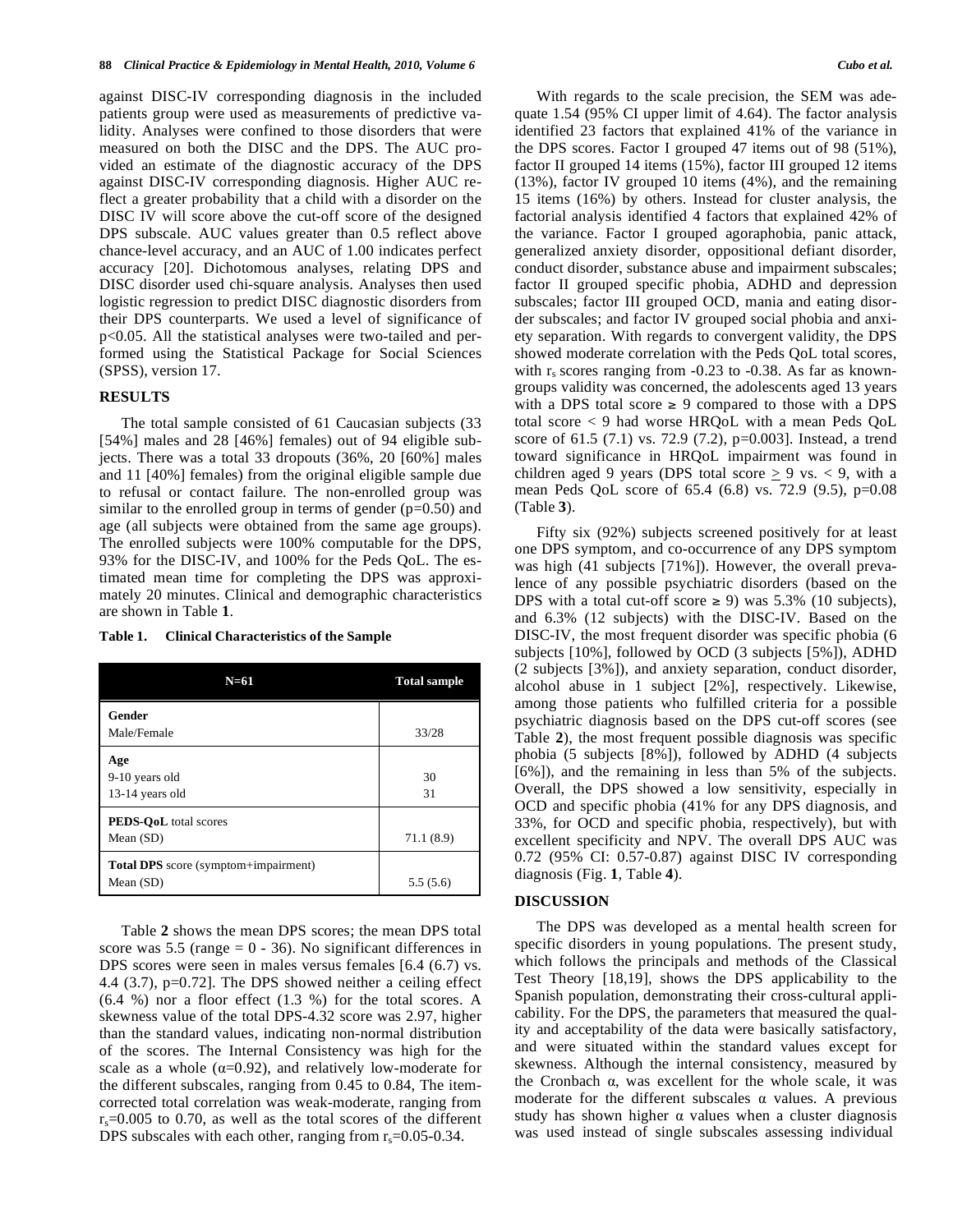# **Table 2. Description of the DPS Scores**

|                                                        | <b>DPS Mean Sub-</b><br>scale score $(SD)$ | $\alpha$ Cronbach        | DPS Cut-<br>off scores* | N Subjects with DPS<br>$\text{score} \geq \text{cutoff}$ | N subjects with DISC-IV<br>positive diagnosis |
|--------------------------------------------------------|--------------------------------------------|--------------------------|-------------------------|----------------------------------------------------------|-----------------------------------------------|
| Social Phobia<br>2 items                               | 0.5(0.8)                                   | 0.45                     | $\geq$ 2                | 6                                                        | $\boldsymbol{0}$                              |
| Anxiety separation<br>7 items                          | 1.05(1.5)                                  | 0.73                     | $\geq 4$                | $\sqrt{5}$                                               | $\mathbf{1}$                                  |
| Agoraphobia<br>4 items                                 | 0.3(0.8)                                   | 0.68                     | $\geq2$                 | $\sqrt{2}$                                               | $\mathbf{0}$                                  |
| Panic attacks<br>2 items                               | 0.2(0.5)                                   | 0.64                     | $\geq 2$                | $\overline{4}$                                           | $\boldsymbol{0}$                              |
| Generalized anxiety disorder<br>4 items                | 0.4(0.8)                                   | 0.48                     | $\geq 3$                | $\mathbf{1}$                                             | $\boldsymbol{0}$                              |
| Specific phobia<br>7 items                             | 1.1(1.2)                                   | 0.45                     | $\geq 3$                | 9                                                        | 6                                             |
| Obsessive compulsive disorder<br>5 items               | 0.5(0.8)                                   | 0.53                     | $\geq$ 3                | $\overline{4}$                                           | 3                                             |
| Eating disorder<br>4 items                             | 0.6(0.9)                                   | 0.53                     | $\geq\!\!2$             | $\mathbf{9}$                                             | $\boldsymbol{0}$                              |
| Major depressive disorder<br>7 items                   | 1.1(1.4)                                   | 0.69                     | $\geq 5$                | $\sqrt{2}$                                               | $\boldsymbol{0}$                              |
| Mania/hypomania<br>5 items                             | 0.9(0.9)                                   | 0.46                     | >4                      | $\mathbf{1}$                                             | $\boldsymbol{0}$                              |
| Oppositional defiant disorder<br>7 items               | 1.4(1.6)                                   | 0.72                     | $\geq 4$                | 9                                                        | $\boldsymbol{0}$                              |
| Attention deficit hyperactivity<br>disorder<br>6 items | 1.7(1.7)                                   | 0.73                     | $\geq 4$                | $10\,$                                                   | $\boldsymbol{2}$                              |
| Conduct disorder<br>8 items                            | 0.4(1.1)                                   | $0.81\,$                 | $\geq\!\!2$             | $\overline{c}$                                           | $\mathbf{1}$                                  |
| Alcohol/abuse dependence<br>4 items                    | 0.1(0.5)                                   | 0.84                     | $\geq\!\!1$             | $\overline{4}$                                           | $\,1\,$                                       |
| Marijuana abuse/dependence<br>3 items                  | 0.1(0.5)                                   | $\overline{\phantom{a}}$ | $\geq1$                 | $1\,$                                                    | $\boldsymbol{0}$                              |
| Other substance<br>abuse/dependence<br>8 items         | $\boldsymbol{0}$                           | $\overline{a}$           | $\geq$ 1                | $\boldsymbol{0}$                                         | $\boldsymbol{0}$                              |
| Total DPS score (symp-<br>tom+impairment)              | 5.5(5.6)                                   | 0.92                     | $\geq 9**$              | $10\,$                                                   | 12                                            |

\* DPS cutoff scores [9,14]. \*\* DPS total cutoff score if social phobia, general anxiety, depression alcohol, marijuana and other substance have been included in the screen, provided by the original developers (CP Lucas).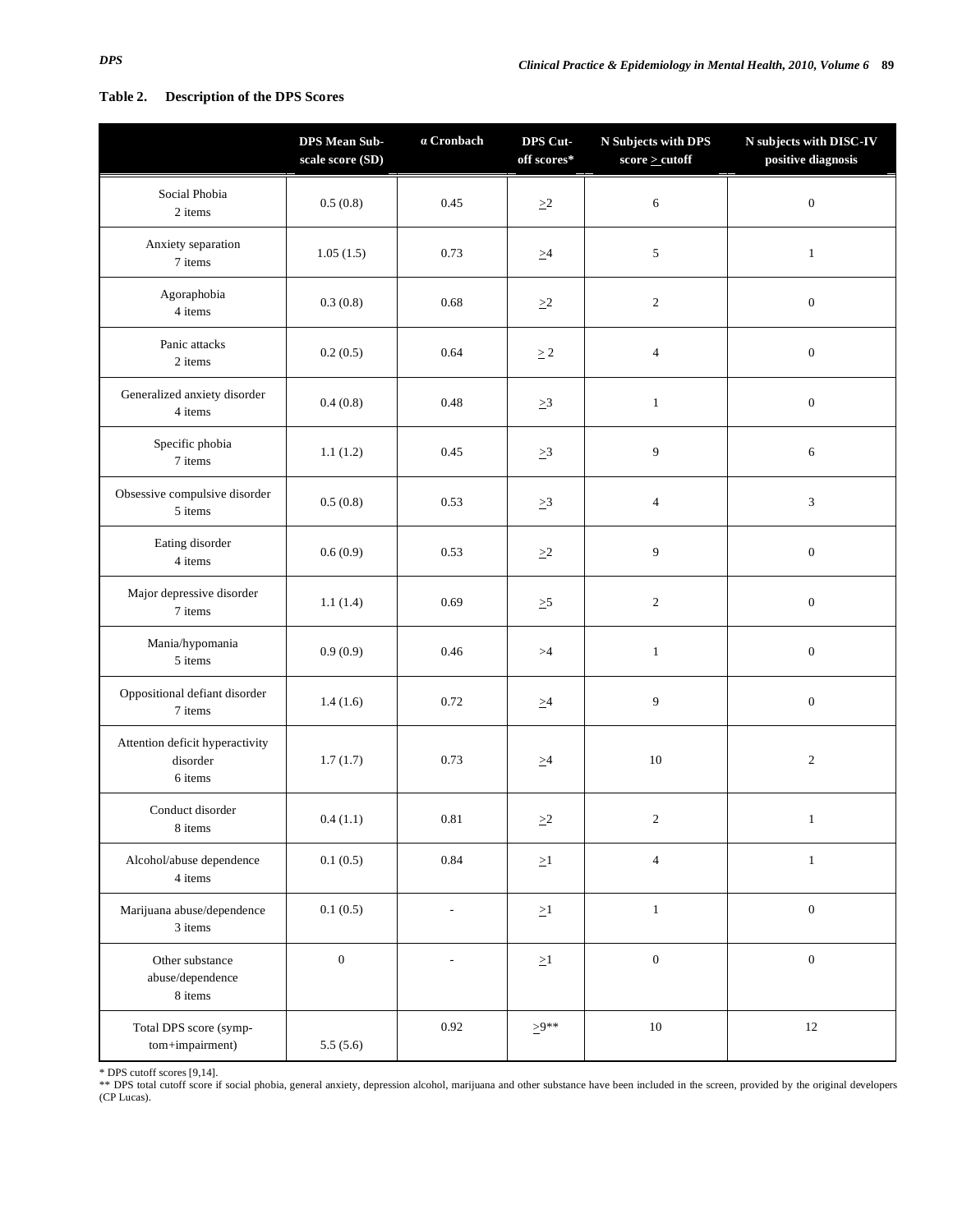**Table 3. DPS Scores Association and Distribution** 

|                                                                                                  | Spearman correlation with DPS total score $r_s$ | Known groups validity Mean (SD) P value |  |  |
|--------------------------------------------------------------------------------------------------|-------------------------------------------------|-----------------------------------------|--|--|
| Gender<br>Male/Female                                                                            | $-0.16$                                         | 6.4 (6.7) vs. 4.4 (3.7) $p=0.72$        |  |  |
| <b>PEDS-QoL</b> Mean (SD) scores Sample (9 years<br>old) DPS scores $(< 9 \text{ vs.} > 9)$      | $-0.23$                                         | 72.9 (9.5) vs. 65.4 (6.8) $p=0.08$      |  |  |
| <b>PEDS-QoL</b> Mean (SD) scores Sample (13-14)<br>years old) DPS scores $(< 9 \text{ vs.} > 9)$ | $-0.38$                                         | 72.9 (7.2) vs. 61.5 (7.1) $p=0.003$     |  |  |



**Area under Curve**= 0.72 (95% CI:0.57-0.87).

**Fig. (1).** ROC curve of overall DPS-4.32 screening against DISC-IV

**Table 4. DPS Predictive Value Against to DISC-IV Corresponding Diagnosis** 

| <b>DPS</b> diagnosis                          | <b>DPS Sensitivity</b> | <b>DPS</b> Specificity | <b>DPS</b><br><b>PPV</b> | <b>DPS</b><br><b>NPV</b> | <b>DPS</b><br>AUC<br>95% CI | <b>DPS</b><br><b>OR</b><br>p value |
|-----------------------------------------------|------------------------|------------------------|--------------------------|--------------------------|-----------------------------|------------------------------------|
| Anxiety separation                            | 100%                   | 92%                    | 25%                      | 100%                     | 0.60<br>$(0.45 - 0.72)$     | 1.87<br>0.13                       |
| Specific phobia                               | 33%                    | 88%                    | 25%                      | 91%                      | 0.58<br>$(0.44 - 0.70)$     | 3.70<br>0.17                       |
| Obsessive compulsive dis-<br>order            | 33%                    | 94%                    | 25%                      | 96%                      | 0.60<br>$(0.46 - 0.73)$     | 2.64<br>0.05                       |
| Attention deficit hyperactiv-<br>ity disorder | 100%                   | 87%                    | 22%                      | 100%                     | 0.61<br>$(0.47 - 0.74)$     | 2.90<br>0.07                       |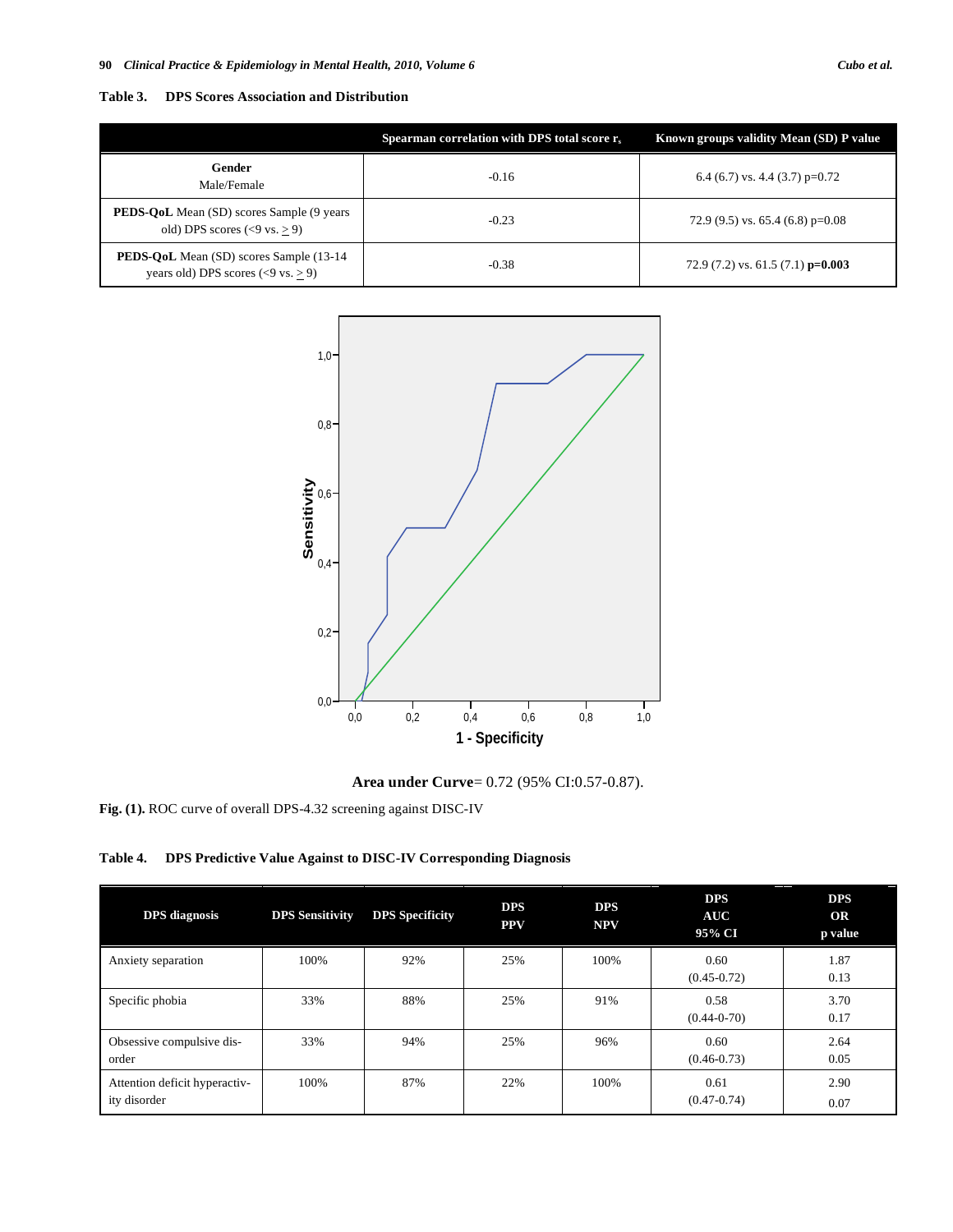| Table 4. contd |  |  |  |
|----------------|--|--|--|

| <b>DPS</b> diagnosis     | <b>DPS Sensitivity</b> | <b>DPS</b> Specificity | <b>DPS</b><br><b>PPV</b> | <b>DPS</b><br><b>NPV</b> | <b>DPS</b><br><b>AUC</b><br>95% CI | <b>DPS</b><br>OR<br>p value |
|--------------------------|------------------------|------------------------|--------------------------|--------------------------|------------------------------------|-----------------------------|
| Conduct disorder         | 100%                   | 98%                    | 50%                      | 100%                     | 0.65<br>$(0.72 - 0.85)$            | 1.47<br>0.27                |
| Alcohol/abuse dependence | 100%                   | 94%                    | 25%                      | 100%                     | 0.62<br>$(0.49 - 0.75)$            | 3.1<br>0.06                 |
| Any possible diagnosis   | 41%                    | 89%                    | 50%                      | 84%                      | 0.72<br>$(0.57 - 0.87)$            | 5.50<br>0.02                |

PPV= Positive predictive value, and it is the probability of having a true diagnosis given that a person screened positive; NPV= Negative predictive value, and it is the probability of not having the disease given that a person screened negative; OR= Logistic regression odds ratios.

diagnosis [11]. A possible explanation is that from a statistical point of view,  $\alpha$  values are related to the number of the items included, and therefore subscales with fewer items may have lower  $\alpha$  values. Likewise the item-total correlation was low-moderate, and the correlation among the different subscales were also weak-moderate. This could be explained by the fact that the different subscales were designed to assess unrelated symptoms (e.g., ADHD is not closely related specific phobia). In this study, the DPS has an adequate SEM value, indicating that overall, the DPS shows a suitable interrelationship between the scale items at a point in time, a lack of random error and a possible high precision of the scale.

 The exploratory factor analysis indicated a 23 factor structure, which explained only 41% of the variance in the DPS scores. The majority of the items of the DPS were grouped into 4 factors, as well as the diagnostic cluster analysis performed with the subscales. Although the present study identified data reduction analysis generally comparable to those of prior investigations based on DISC disorders [9,21], some differences in terms of the included items, understandable in the context of measurement and sample variations, are apparent, and require further investigations.

In our study, we found a lower prevalence of psychiatric diagnosis in the young population compared to other studies using the DPS [22]. Since our primary objective was the validation of the screening procedure, this prevalence estimate should be interpreted with caution, particularly as the sample included in this study was small. Low prevalence base rates of the disorders in the sample, allowed us to positively diagnose only 6 disorders (OCD, ADHD, specific phobia, anxiety separation, conduct disorder and alcohol dependence) based on the DISC-IV. Because, based on the literature, prevalence estimates for OCD and anxiety paediatric disorders are relatively high (anywhere from 1% to 4% for OCD, and about 6% for phobia) [23,24], in our study DPS seems to be most valuable as a screening tool for certain psychiatric diseases such as phobia, and ADHD but not sensitive enough to screen for OCD and anxiety. With regards to the predictive validity, the overall AUC of the DPS and its different subscales against the DISC-IV was 0.72, similar to a previous study where the DPS was used as a screening measure for incarcerated youths [8], and a clinical and community sample [10]. However, methodological issues such as the use of individual psychiatric diagnosis versus cluster diagnosis, and the different characteristics of the

samples make comparisons and extrapolation to the overall child community or clinical population difficult.

In terms of cross-cultural validated screening psychiatric questionnaires, one of the most widely used is the Strengths and Difficulties Questionnaire that has shown excellent psychometric attributes both in community and clinical samples [25,26]. However, future studies are needed to address its diagnostic algorithms and its relationship with DSM diagnosis in more detail. Another widely used screening questionnaire is the Child Behaviour Checklist DSM oriented scale [5]. A prior study has shown similar screening efficiency compared to the DISC-IV [27]. However, taking into consideration the shorter length of the DPS, and the possibility that it may be administered as a computerized self-report scale, the DPS can offer several advantages for epidemiological research.

DPS scores were able to differentiate groups of patients based on HRQoL impairment. Therefore, in agreement with other studies, we have noticed a decrease in HRQoL among children and adolescents with mental disorders [28]. Further studies are needed with larger samples to predict HRQoL by using psychiatric screening assessments in community samples.

Our study has several limitations, such as the relatively small sample of patients and likely selection bias, the high dropout rate, the lack of a clinical sample, the possibility of recall bias, and the lack of knowledge regarding longitudinal psychometric properties. Likewise, a number of studies suggest that child and parent reports of symptoms can show poor agreement depending on the child's age and the type of disorder assessed [13], and therefore for the older group we only used self-administered interviews, different results could be obtained if the DPS and DISC-IV data were obtained by interviewers. In one interesting article by Steenhuis *et al.*, parents-self administered interview of the ADHD section of the DISC-IV (Internet version) was compared to the interviewer administration of the same section [29]. According to this preliminary study, highly comparable diagnostic outcomes between self-administration through Internet of a single DISC-IV module and interviewer administration were found. Further research studies are required to confirm the reliability of self-administration and age-frame of the DISC-IV and DPS. On the other hand, the use of DPS cut-off scores obtained from the US adolescent population can also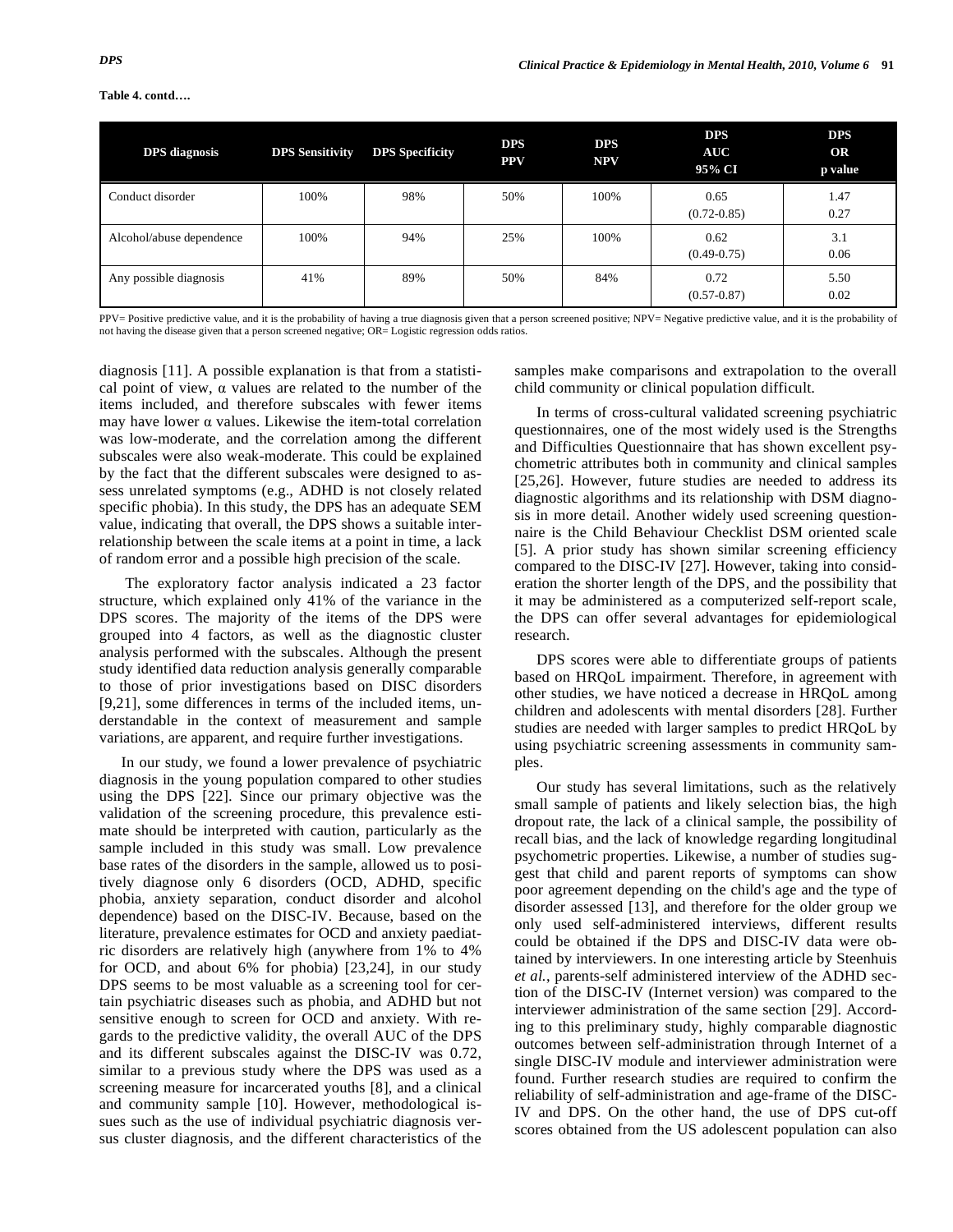#### **92** *Clinical Practice & Epidemiology in Mental Health, 2010, Volume 6 Cubo et al.*

be considered as controversial, and require a larger study to confirm their utility in the Spanish young population. Nevertheless, we highlight, in agreement with other studies, the difficulty of performing epidemiological surveys in school samples with high dropout rate [30]. However, taking into account that some of the former data have been provided in previous publications [8,10], we believe that this study has the advantage of illustrating the DPS its psychometric attributes better and confirming the cross-cultural validity and feasibility as a screening tool. We have validated the DPS against the DISC IV, rather than against a clinical evaluation. Although it was established decades ago for adults, structured interviews are much more reliable than clinical judgment and have high validity vis-à-vis clinicians [31]. In this regard, the present finding of DPS/DISC IV concordance should be expanded by comparisons between DPS and clinical interviews.

In conclusion, the DPS seems to be an acceptable, consistent, cross-culturally valid, precise, and potentially responsive scale. It seems to be promising for mental health screening instrument for DSM-IV diagnosis, especially for certain diagnosis such as phobia and ADHD in a school community sample, but require further studies using larger samples. However, there is no doubt that the DPS has to be used with caution, and must be accompanied by an appropriate clinical assessment (other structured interviews or assessments by clinical experts) in order to provide a formal diagnosis of psychiatric illness.

#### **ACKNOWLEDGEMENTS**

We would like to thank Christopher P Lucas for his support.

## **FINANCIAL DISCLOSURE**

SACYL. Biomedicine project GRS 157-A.

Health Research Grant PI 070846.

European General Development Co-funding.

#### **REFERENCES**

- [1] Murray CJL, Lopez AD. The Global Burden of Disease, Vol. 1, Murray CJL, Lopez AD, (Eds.) Geneva, Switzerland: World Health Organization 1996.
- [2] Federal Register, 1993. J Am Acad Child Adolesc Psychiatry 2005; 44: 972-86.
- [3] LaFrance WC Jr, Kanner AM, Hermann B. Psychiatric comorbidities in epilepsy. Int Rev Neurobiol 2008; 83: 347-83.
- [4] García-Morales I, de la Peña Mayor P, Kanner AM. Psychiatric comorbidities in epilepsy: identification and treatment. Neurologist 2008; 14(Suppl 1): 15-25.
- [5] Hermann B, Seidenberg M, Jones J. The neurobehavioral comorbidities of epilepsy: can a natural history be developed? Lancet Neurol 2008; 7: 151-60.
- [6] Freeman RD. Attention deficit hyperactivity disorder in the presence of Tourette syndrome. Neurol Clin 1997; 15: 411-20.
- [7] American Psychiatric Association. Diagnostic and statistical manual of mental disorders (4th ed.-Text revision) 2000. Washington, DC. American Psychiatry Association.
- [8] Shaffer DM, Fisher PW, Lucas C, Dulcan M K, Schwab-Stone ME. NIMH Diagnostic Interview Schedule for Children Version IV (NIMH DISC-IV): Description, differences from previous versions, and reliability of some common diagnoses. J Am Acad Child Adolesc Psych 2000; 39: 28-38.
- [9] Lucas CP, Zhang H, Fisher PW, *et al*. The DISC Predictive Scales (DPS): efficiently screening for diagnoses. J Am Acad Child Adolesc Psychiatry 2001; 140: 443-9.
- [10] Leung PWL, Lucas CP, Hung SF, *et al*. The test-retest reliability and screening efficiency of DISC Predictive Scales-version 4.32 (DPS-4.32) with Chinese children/youths. Eur Child Adolesc Psychiatry 2005; 14: 461-5.
- [11] McReinolds LS, Wasserman GA, Fisher P, Lucas CP. Diagnostic screening with incarcerated youths: comparing the DPS and Voice Disc. Crim Justice Behav 2007; 34: 830-45.
- [12] Goodwin RD, Messineo K, Bregante A, Hoven CW, Kairam R. Prevalence of Probable Mental Disorders among Pediatric Asthma Patients in an Inner-City Clinic. J Asthma 2005; 42: 643-7.
- [13] Bravo M, Ribera J, Rubio-Stipec M, *et al*. Test-retest reliability of the Spanish version of the Diagnostic Interview Schedule for Children (DISC-IV). J Abnorm Child Psychol 2001; 29: 433-44.
- [14] Chen KW, Killeya-Jones LA, Vega WA. Prevalence and cooccurrence of psychiatric symptom clusters in the U.S. adolescent population using DISC predictive scales. Clin Pract Epidemiol Ment Health 2005; 1: 22.
- [15] Varni JW, Limbers CA, Burwinkle TM. How young can children reliably and validly self-report their health-related quality of life?: an analysis of 8,591 children across age subgroups with the PedsQL 4.0 Generic Core Scales. Health Qual Life Outcomes 2007; 5: 1.
- [16] McHorney CA, Tarlov AR. Individual-patient monitoring in clinical practice: are available health status surveys adequate? Qual Life Res 1995; 4: 293-307.
- [17] Holmes W, Bix B, Shea J. SF-20 score and item distributions in a human immunodeficiency virus-seropositive sample. Med Care 1996; 34: 562-9.
- [18] Scientific Advisory Committee of the Medical Outcomes Trust. Assessing health status and quality-of-life instruments: attributes and review criteria. Qual Life Res 2002; 11: 193-205.
- [19] Nunnally JC, Bernstein IH. Psychometric theory, 3rd ed. New York: McGraw-Hill, 1994.
- [20] Martínez-Martín P, Cubo E. Scales to measure parkinsonism. Handb Clin Neurol 2007; 83: 289-327.
- [21] Wasserman GA, McReynolds L, Lucas C, Fisher PW, Santos L. The Voice DISC-IV with incarcerated male youth: Prevalence of disorder. J Am Acad Child Adolesc Psych 2002; 41: 314-21.
- [22] Chen KW, Killeya-Jones LA, Vega WA. Prevalence and cooccurrence of psychiatric symptom clusters in the U.S. adolescent population using DISC predictive scales. Clin Pract Epidemol Ment Health 2005; 28: 1-22.
- [23] Helbing ML, Ficca M. Obsessive-compulsive disorder in schoolage children. J Sch Nurs 2009; 25: 15-26.
- [24] Anselmi L, Fleitlich-Bilyk B, Menezes AM, Araújo CL, Rohde LA. Prevalence of psychiatric disorders in a Brazilian birth cohort of 11-year-olds. Soc Psychiatry Psychiatr Epidemiol 2010; 45(1): 135-42.
- [25] Rothenberger A, Becker A, Erhart M, Wille N, Ravens-Sieberer U, BELLA study group. Psychometric properties of the parent strengths and difficulties questionnaire in the general population of German children and adolescents: results of the BELLA study. Eur Child Adolesc Psychiatry 2008; 17: (suppl 1): 99-105.
- [26] Malmberg M, Rydell AM, Smedje H. Validity of the Swedish version of the Strengths and Difficulties Questionnaire (SDQ-Swe). Nord J Psychiatry 2003; 57: 357-63.
- [27] Krol NP, De Bruyn EE, Coolen JC, van Aarle EJ. From CBCL to DSM: a comparison of two methods to screen for DSM-IV diagnoses using CBCL data. J Clin Child Adolesc Psychol 2006; 35: 127- 5.
- [28] Ravens-Sieberer U, Wille N, Erhart M, *et al*. Prevalence of mental health problems among children and adolescents in Germany: results of the BELLA study within the National Health Interview and Examination Survey. Eur Child Adolesc Psychiatry 2008; 17: (suppl 1): 22-33.